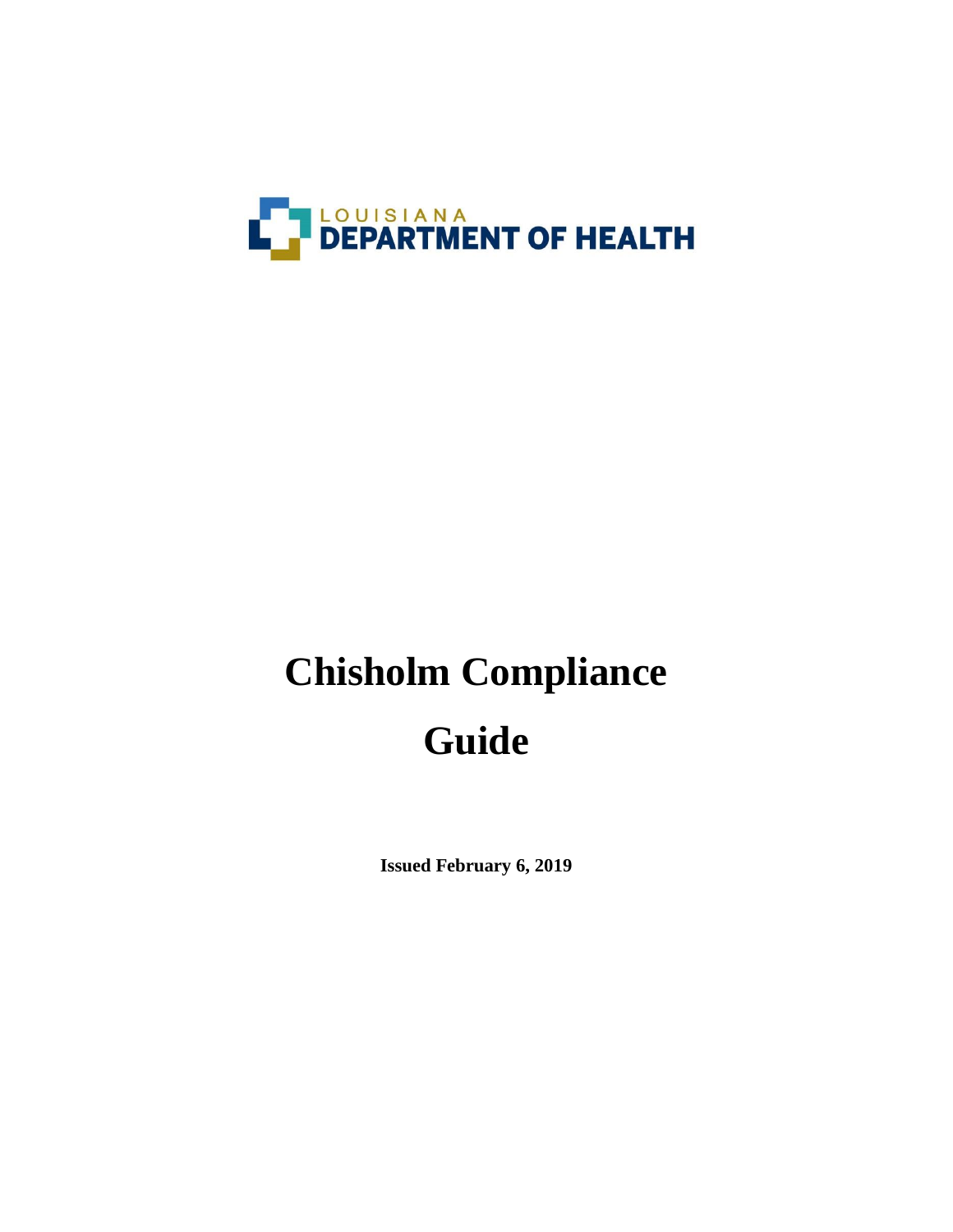# **Table of Contents**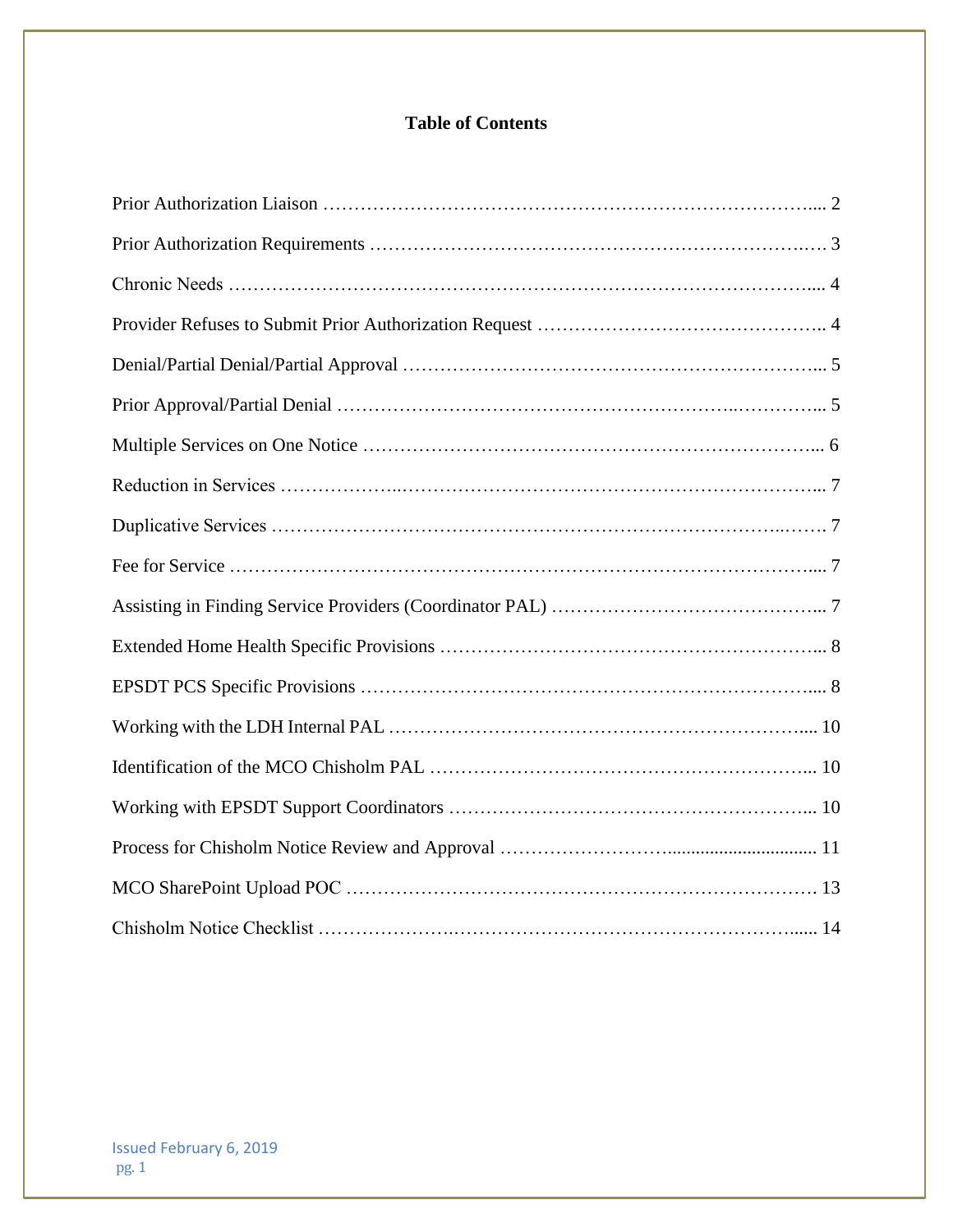#### **PRIOR AUTHORIZATION LIAISON**

The managed care organization (MCO) shall meet court-ordered **Prior Authorization Liaison (PAL)** requirements for Chisholm enrollees.

The MCO shall have a PAL to assist the enrollee with the prior authorization process for all prior authorized services. There are two PAL functions that must be present within the MCO – the Coordinator PAL and the Utilization Management (UM) PAL. The Coordinator PAL's function is to assist in locating providers; ensuring that prior authorization requests are submitted and reviewed in a timely manner; and ensuring that services have started once the prior authorization is in place. The UM PAL assists in ensuring that authorization request decisions are made based on medical necessity not a technical defect.

The UM PAL shall communicate with Early Periodic Screening, Diagnostic, and Treatment (EPSDT) case managers, providers and enrollees on prior authorization requests for prior authorized services. For all requests from a provider that do not include the requested information or if the request has a technical defect, the PAL shall contact the enrollee, provider and EPSDT support coordinator to inform him/her of:

- 1) the information needed;
- 2) the type of provider from which they should obtain the information;
- 3) to whom the information should be returned; and
- 4) the timelines for returning the information

If the MCO's Prior Authorization Unit is informed that additional information is pending an appointment with a provider, the enrollee must inform the UM PAL of the appointment date. The UM PAL should follow up within five calendar days of the appointment, and then follow-up as necessary to obtain the needed information, unless the enrollee fails to keep the appointment.

The UM PAL shall assists with problems on each prior authorization request, unless the prior authorization unit fails to receive the requested information within 30 days after the MCO notified the provider, enrollee or EPSDT support coordinator that additional information was required; or the enrollee did not keep the medical necessity evaluation appointment with the provider.

MCOs shall not develop their own practices and policies outside of the PAL process to acquire missing information and/or remedy technical defects. If you cannot approve a request in the required timelines because of missing information, you must submit it to the PAL and go through the process including a 10-Day letter (Notice of Insufficient Documentation) when you cannot get the information through other means of contact.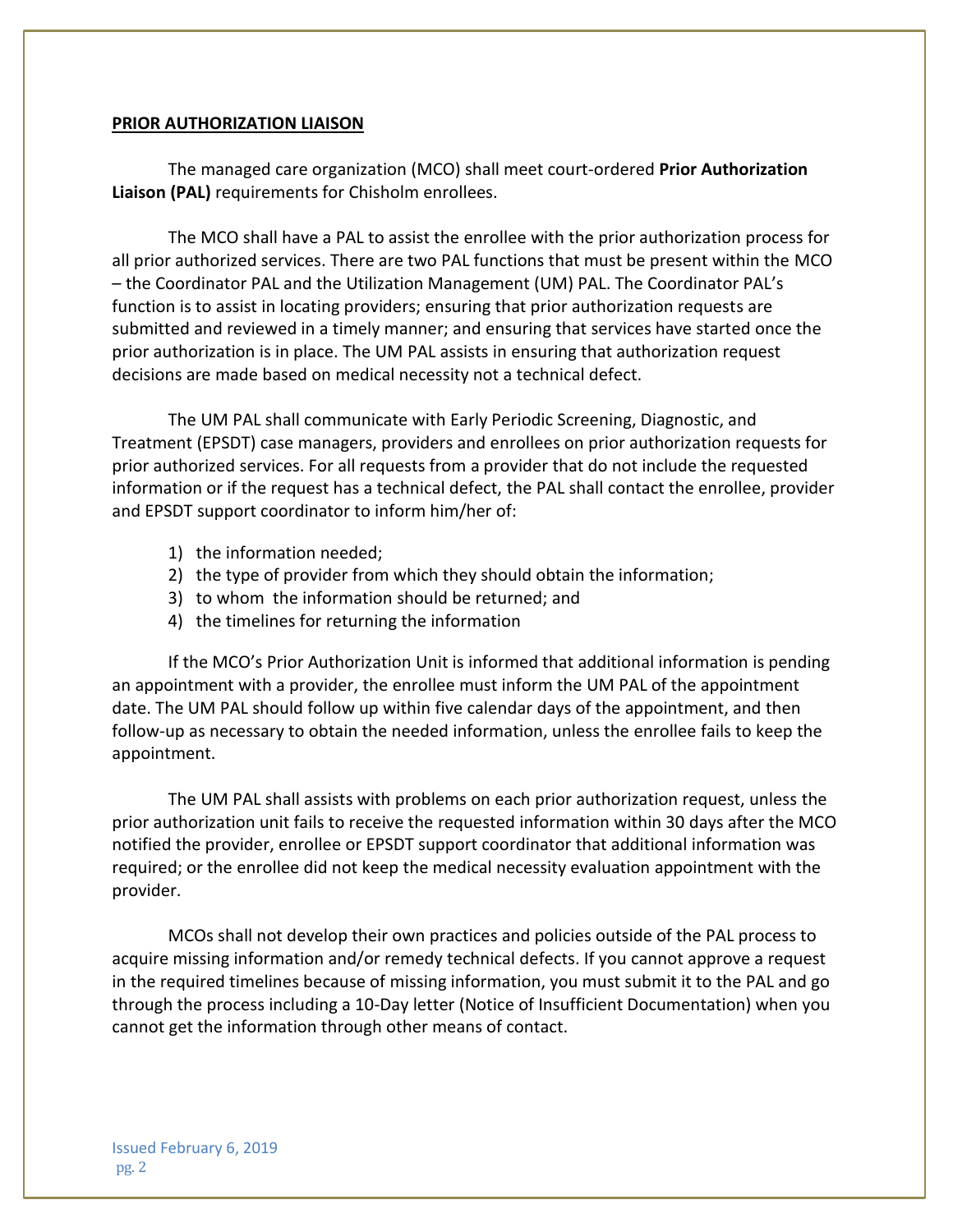#### **PRIOR AUTHORIZATION REQUIREMENTS**

The MCO's Prior Authorization Unit shall **eliminate unnecessary bureaucratic barriers** to obtaining prior authorization for all prior authorized services. They shall communicate with the EPSDT support coordinator if applicable.

If a part of the prior authorization request can be approved as medically necessary, but a medical necessity determination cannot be made for the remainder of the request, the MCO shall approve what is medically necessary and label the notice "**PARTIAL APPROVAL**." The remainder of the request is sent to the UM PAL to attempt to obtain additional information. Once the PAL process is exhausted, if the remaining portion of the request is denied, a new notice labeled "**PARTIAL DENIAL"** goes out and explains that it went to the UM PAL but the remainder was still denied and all the reasons why. The MCO's Prior Authorization Unit shall **provide notice of approval or denial of prior authorization to EPSDT case managers, providers, and enrollees**. The unit shall issue written decisions on prior authorization within 10 calendar days (medical appliances, equipment and supplies shall be issued within 25 days) of the enrollee's request, except when there is insufficient information to issue a decision.

If there is insufficient information to issue a decision, the UM PAL shall contact the EPSDT case manager, provider, and enrollee (if no case manager) by phone, explaining the documentation needed and possible sources of that documentation.

If 10 calendar days elapse after the PAL phone call, the PAL shall provide **written notice** to the EPSDT case manager, provider and enrollee that:

- Describes the missing information, how to obtain it, and how to contact the PAL with questions;
- Explains how health care professionals can contact the PAL at any time;
- States that the request will be denied unless "You notify the PAL within 30 days about an appointment you made with a health care professional of the type we specified, and you attend the appointment, or we have received all needed documentation within 30 days"; and
- Includes a form to return to the PAL with the date of the appointment and the name of the provider.

The MCO's Prior Authorization Unit may deny the request for any prior authorized service if no additional information is received within 30 days of the notice described above. The form for prior authorization shall include a space for the EPSDT case manager's name and contact information.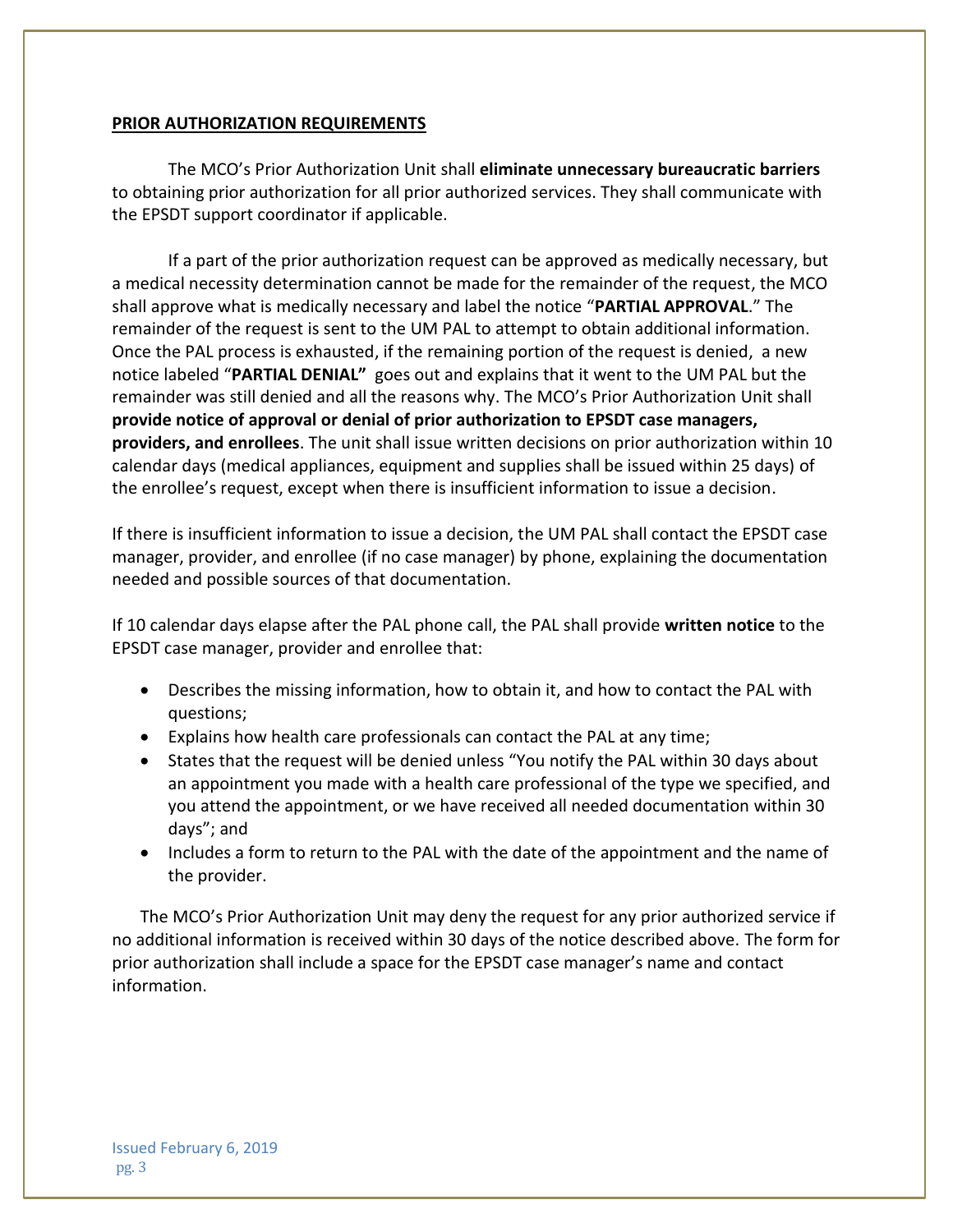#### **CHRONIC NEEDS**

The MCO shall determine in each case if a prior authorized service can reasonably be expected to be required at the same level in future time periods; and if so, services for successive prior authorization requests shall be authorized upon receipt of the physician's prescription only. Enrollees and their case manager, if any, shall be required to report to the MCO any change in the enrollee's condition that reduces the level of services needed. If a case is labeled chronic needs, prior to the enrollee selecting an MCO, they must be maintained as a chronic needs case until the requested amount changes or their condition changes.

When a case is deemed **Chronic Needs,** the provider must be notified with the following information:

"This is to advise that the enrollee referenced above has been deemed a chronic needs case. For your next request you will need to submit a prior authorization request form and a physician's script with a physician's statement indicating the condition of the patient has not changed and write CHRONIC NEEDS CASE at the top of the prior authorization request."

#### **PROVIDER REFUSES TO SUBMIT PRIOR AUTHORIZATION REQUEST**

The MCO must provide a mechanism to ensure that the enrollee can notify the MCO when a provider refuses to submit an enrollee's request for prior authorization of a service (only if prior authorization is required).

The MCO shall send a notice to the enrollee and his/her case manager of what was not submitted and shall inform them of a mechanism that can be used to access another provider if so desired. The notice shall state that if two providers have refused to submit the full request, or if there is no provider from whom to request the service, the enrollee can request a review by the MCO of their potential eligibility for the services not submitted.

The notice shall state that if two providers have refused to submit the full request, or if there is no one from whom to request the service, the enrollee can request a review by the MCO of their possible eligibility for the services not submitted. The notice shall advise where to send the request and that the request must be accompanied by a physician's written statement as to why the services not submitted are necessary, and shall list the enrollee's information that should be included.

If the enrollee requests the review described above and it includes a physician's statement, the MCO shall review the information provided to determine if the enrollee might meet the criteria to obtain prior authorization of the service sought. If the enrollee could not with further development of the information meet the criteria to receive the service, the MCO shall issue a notice denying prior authorization with the right to request a fair hearing regarding the denial. In all other instances, the determination shall be that with further information prior authorization might be granted. If this is the determination, then the MCO shall find a provider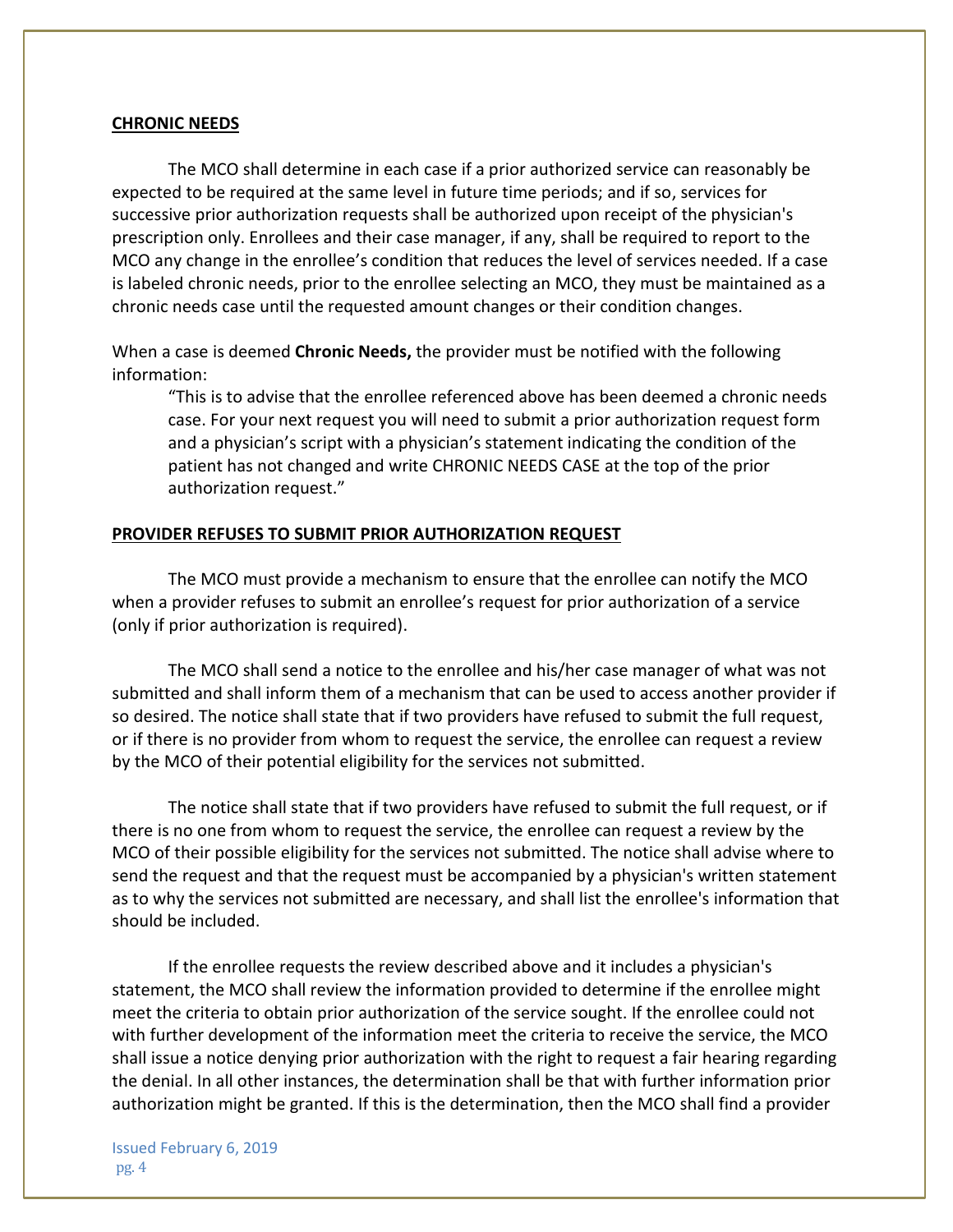to submit the request or take other steps to obtain a prior authorized decision as to whether the enrollee qualifies for the service.

# **DENIAL/PARTIAL DENIAL NOTICES/PARTIAL APPROVAL**

A prior authorization denial/partial denial notice must:

- State specifically each reason for denial.
- If the same service was prior authorized for an enrollee for a period immediately preceding the request, the MCO shall consider whether there is evidence that the enrollee's condition has actually improved or if there are other changed circumstances that warrant a change in services. If, after such consideration, the MCO concludes that an enrollee should not continue to be authorized for a service or level of service that he or she was previously authorized to receive, the MCO shall document the reasons for the change in services and notify the Department's Chisholm Compliance Team before denying the prior authorization request.
- Whether there is evidence that the enrollee's condition has actually improved, or that the changed circumstances make less care necessary (the failure of documentation to recount all conditions previously listed shall not, without confirmation, justify a presumption that the condition no longer exits).
- The MCO obtaining a statement from the prescribing physician that he or she now agrees to a number of hours of services less than originally prescribed does not relieve the MCO of the obligations established above.
- If the service is denied on grounds that alternative service would be effective but less costly, the notice shall:
	- Identify the less costly service in sufficient detail to allow the enrollee/provider to assess the value of the service. Explain the less costly service will be approved and can be obtained pending appeal of denial of the requested service.
- If the MCO Prior Authorization Unit disagrees with the treating provider, the MCO shall:
	- Explain specific reasons for disagreement in enough detail for treating provider to submit additional information.
- If the request is duplicative, the denial should state that the provider withdrew the requests because these services have been approved through another request.
- For requests involving hours of services, clearly indicate how many hours were requested and are approved. The MCO shall not use units.
- Be in twelve-point font and not in all capital letters.
- **Clearly** state the Medicaid rule and/or policy relied upon for the denial and state with specificity all reasons why the criteria of the Medicaid rule and/or policy have not been met when denying services for Applied Behavior Analysis (ABA), Pediatric Day Health Care (PDHC) and Positron Emission Tomography (PET) scans.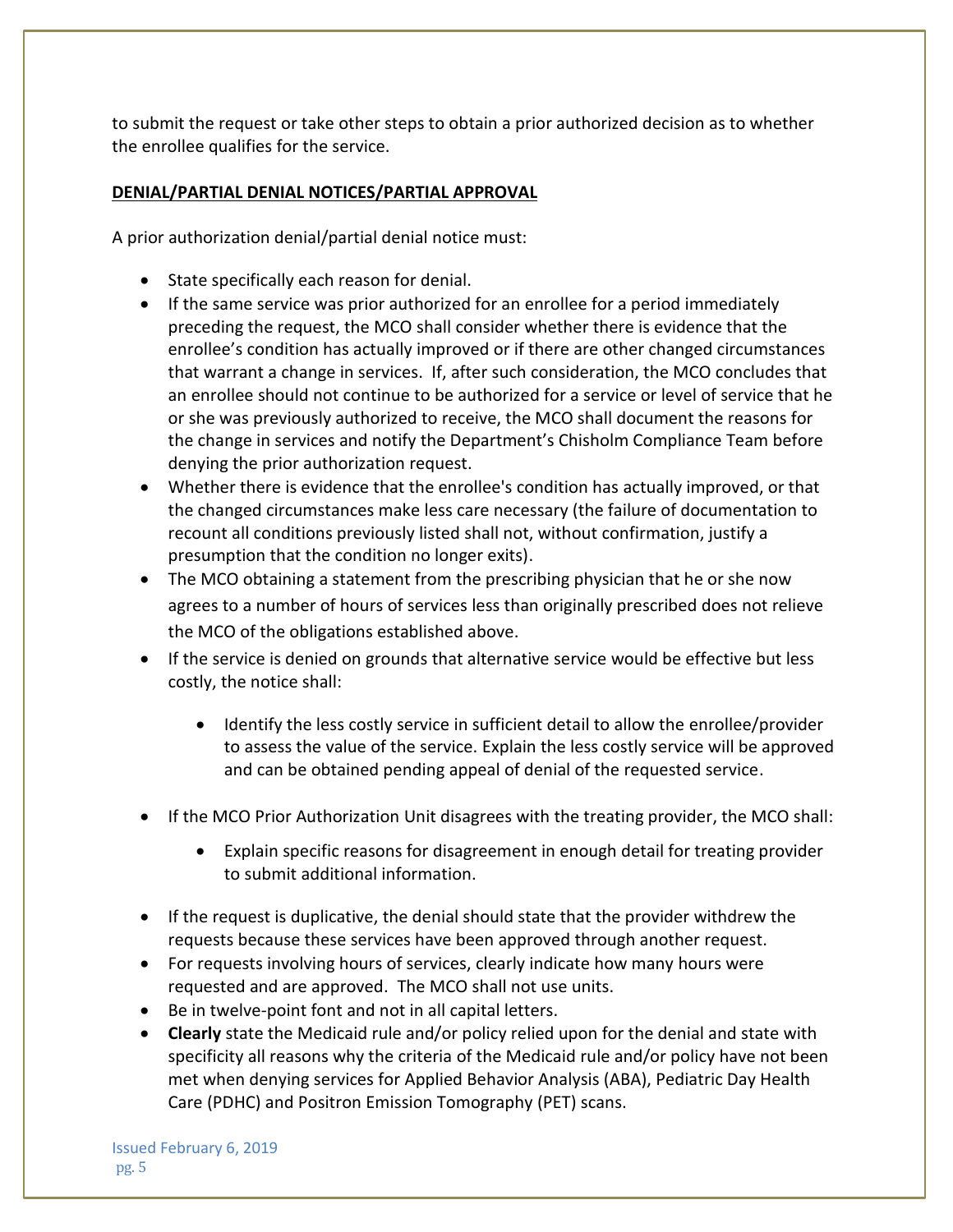- For all other services, **clearly** state the MCO policy relied upon for the denial and state with specificity all reasons why the criteria of the MCO policy have not been met when denying services.
- Language must be at a sixth grade reading level if possible.
- The notice must explain that an EPSDT support coordinator can assist them in obtaining services and how the enrollee can access an EPSDT support coordinator.
- If a prior authorization request is denied or partially denied, provide appeal rights and clearly notify enrollees of those rights.

All letters, notices, and forms required for enrollees shall be approved by the Louisiana Department of Health (LDH) prior to being implemented and/or used.

If a service is denied because it is not covered by the MCO, but covered by Medicaid Fee for Service, the notice must direct the enrollee and provider to seek the services from DXC Medicaid Fee For Service.

If a service is **partially approved** while pending with the PAL, the notice shall state that the remainder is pending with the PAL and list all the information the PAL is seeking and why the request could not be approved as submitted.

### **MULTIPLE SERVICES ON ONE NOTICE**

For requests involving hours of services, clearly indicate how many hours were requested and how many hours were approved. If there are multiple services, please be sure to list a breakdown of each service separately.

# Service 1

- 1. State the service the provider requested, listing how many hours, days a week, and number of weeks/months.
- 2. Specify what was denied by listing how many hours were denied of the requested service.
- 3. List how many hours were approved of the requested service.
- 4. Advise what needs to be done in order to obtain approval for services,
	- a. To qualify for services you must meet criteria. List out all criteria needed to obtain approval.
	- b. Advise what documentation submitted says about the member.
	- c. Advise why the documentation does not show the member meets criteria.
	- d. Conclusion. Explain why certain services were denied and some were approved.

# Service 2

1. State the service the provider requested, listing how many hours, days a week, and number of weeks/months.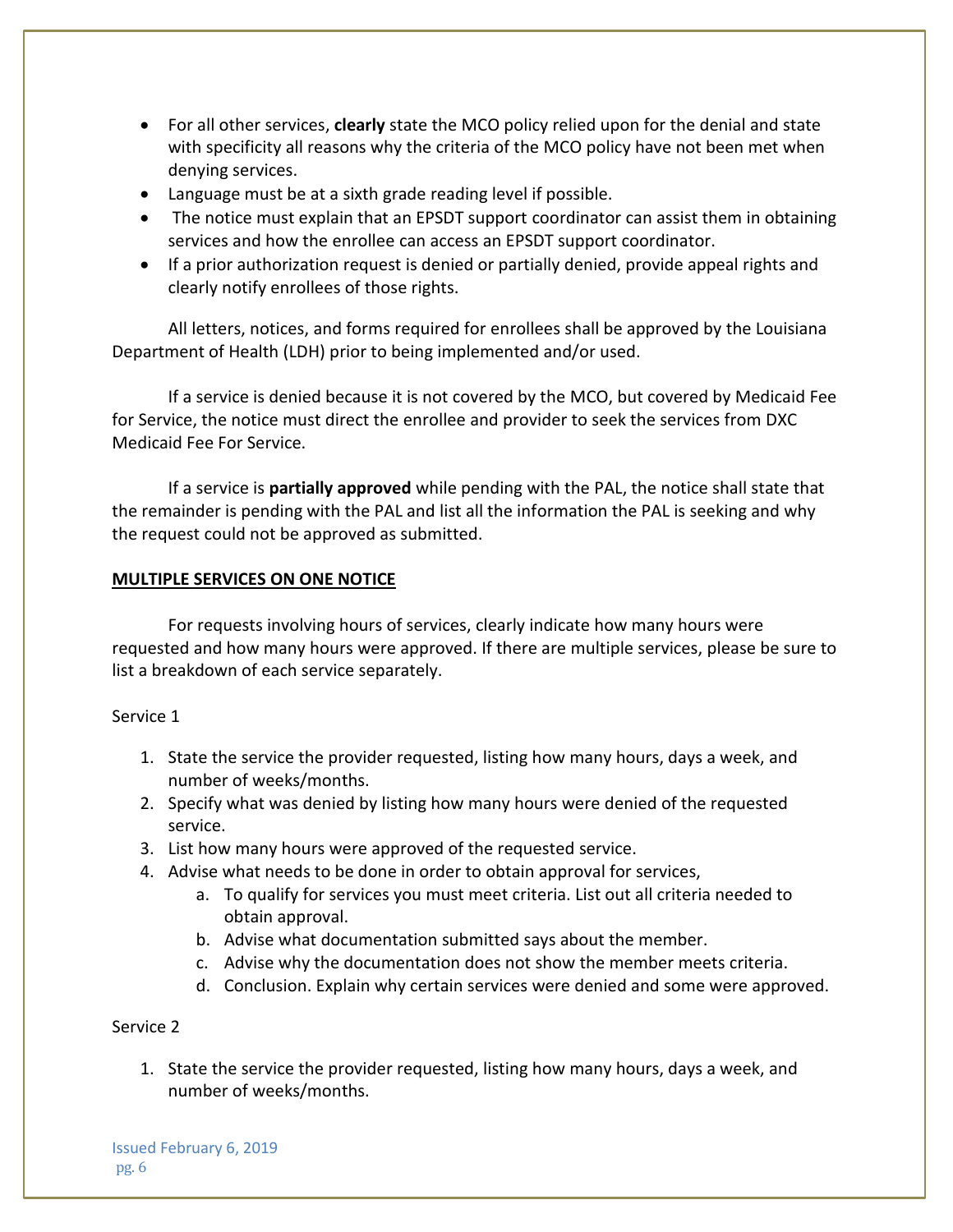- 2. Specify what was denied by listing how many hours were denied of the requested service.
- 3. List how many hours were approved of the requested service.
- 4. Advise what needs to be done in order to obtain approval for services,
	- a. To qualify for services you must meet criteria. List out all criteria needed to obtain approval.
	- b. Advise what documentation submitted says about the member.
	- c. Advise why the documentation does not show the member meets criteria.
	- d. Conclusion. Explain why certain services were denied and some were approved.

#### **REDUCTION IN SERVICES**

If the same service was prior authorized for a member for a period immediately preceding the request, the MCO shall consider whether there is evidence that the member's condition has actually improved or if there are other changed circumstances that warrant a change in service. If after such consideration, the MCO concludes that a member should not continue to be authorized for a service or level of service that he or she was previously authorized to receive, the MCO shall document the reasons for the change in services and notify the Department's Chisholm Compliance Team before denying the prior authorization request. This can all be accomplished through the notice review process.

#### **DUPLICATIVE SERVICES**

If the request is duplicative, the denial should state that the provider withdrew the requests because these services have been approved through another request

#### **FEE FOR SERVICE**

If a service is denied because it is not covered by the MCO, but covered by Medicaid Fee For Service, the notice must direct the enrollee and provider to seek the services from DXC Medicaid Fee For Service.

#### **ASSISTING IN FINDING SERVICE PROVIDERS (Coordinator PAL)**

In the event that an individual class enrollee, or support coordinator acting on behalf of the enrollee, is **unable to locate a willing provider** who is able to promptly provide the necessary services to the enrollee, the MCO agrees to take all reasonable steps necessary to locate a provider to submit a request for prior approval for the services requested by the class enrollee (if the service has not already been prior approved) within 10 working days. If the service has already been prior approved, the MCO agrees to take all reasonable steps necessary to locate and arrange for services within 10 working days.

The MCO must have a **toll-free number** for the enrollee to access in order to alert the MCO that they cannot locate a provider. The toll-free number must be in operation from 8 a.m.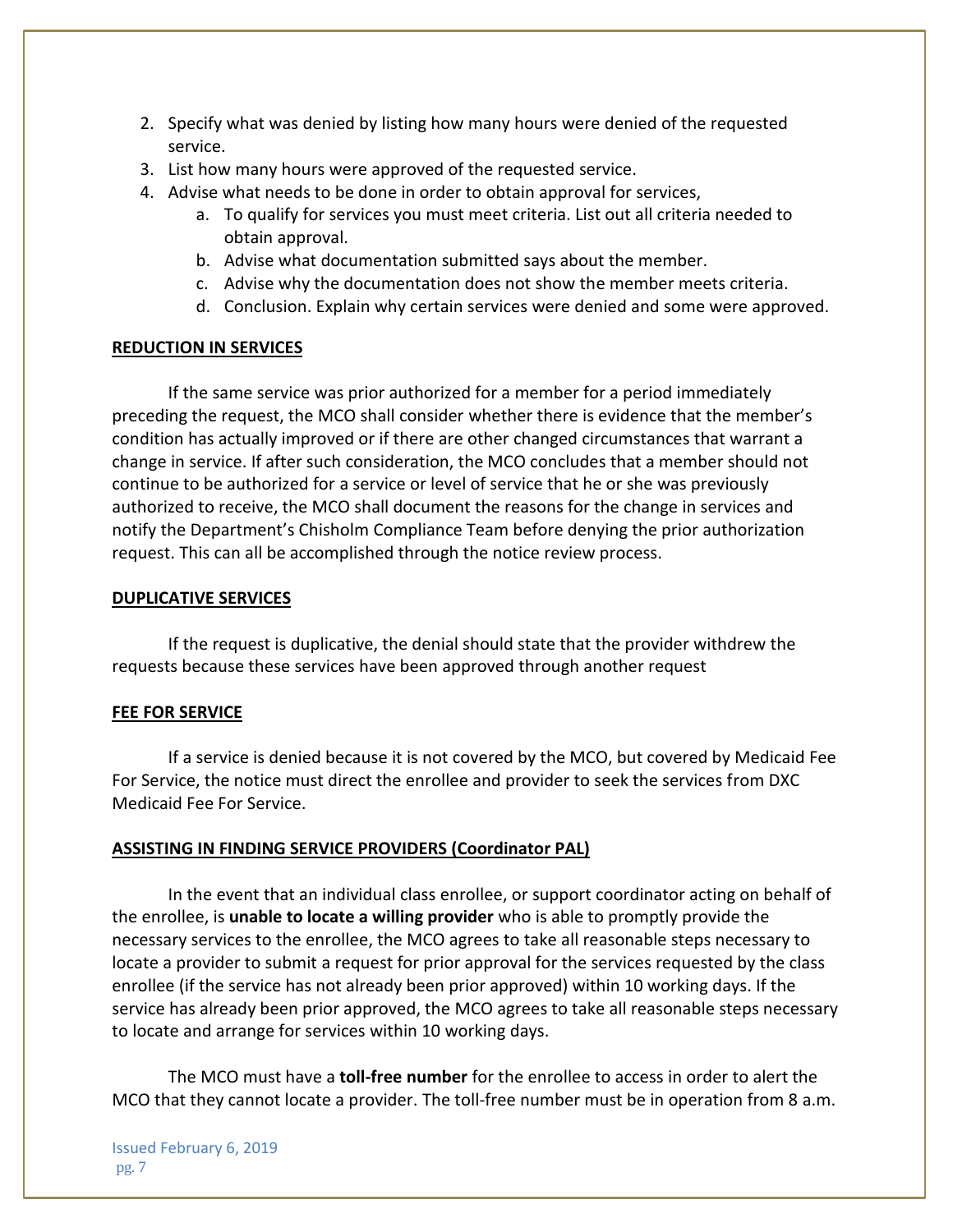to 4:30 p.m. Central Time (CT) (CT encompasses both Central Standard Time and Central Daylight Time). There must be a voicemail message system for overflow and after-hours calls. All incoming calls must be documented. All calls that go to voicemail must be returned in one business day. Voicemails received after 4:30 p.m. CT will be deemed received on the next business day. MCO staff will contact as appropriate the family, enrollee, provider, and support coordinator no later than two business days from the initial call.

If the enrollee or support coordinator is **unable to locate a provider willing to submit a prior authorization**, the MCO will pull a list of all enrolled providers in the region and contact each provider to determine who may be willing to provide the service. If a provider cannot be found in that region, the MCO must make efforts to locate a provider outside the region. If contacts are unsuccessful, the MCO must take all other reasonable and necessary steps to locate a provider. Once the MCO has located a willing provider, the MCO must inform the enrollee of the providers they may choose. Once a provider is selected, the MCO must monitor the prior authorization request and contact the enrollee until services are delivered. If the MCO has been unable to locate a provider within 10 calendar days, the MCO must document why and continue trying to locate a provider until all reasonable avenues have been exhausted.

If services have already been prior authorized and there is **no staff to deliver the service**, the MCO will pull a list of all enrolled providers in the region and contact each provider to locate a willing provider. If a provider cannot be found in that region, the MCO must make efforts to locate a provider outside the region. If attempts are unsuccessful, the MCO must take all other reasonable and necessary steps to locate a provider. The MCO will assist in the transition of the prior authorization from the previous provider. If contacts to existing providers are unsuccessful, the MCO must take all reasonable and necessary steps to locate a willing and able provider. Once a provider is selected, the MCO must monitor the prior authorization request and contact the enrollee until services are delivered. If the MCO has been unable to locate a provider within 10 calendar days, the MCO must document the reason and continue trying to locate a provider until all reasonable avenues have been exhausted.

If the family has failed without good cause after 30 days to take necessary steps to obtain services, the MCO may cease its efforts without prejudicing future request.

The MCO must put a mechanism in place for enrollees to notify the MCO when a provider of service that has to be prior authorized **refuses to submit an enrollee's** request for prior authorization of a service.

#### **EXTENDED HOME HEALTH SPECIFIC PROVISIONS**

In addition to all the requirements for a denial/partial denial notice above, for Extended Home Health, the following also apply: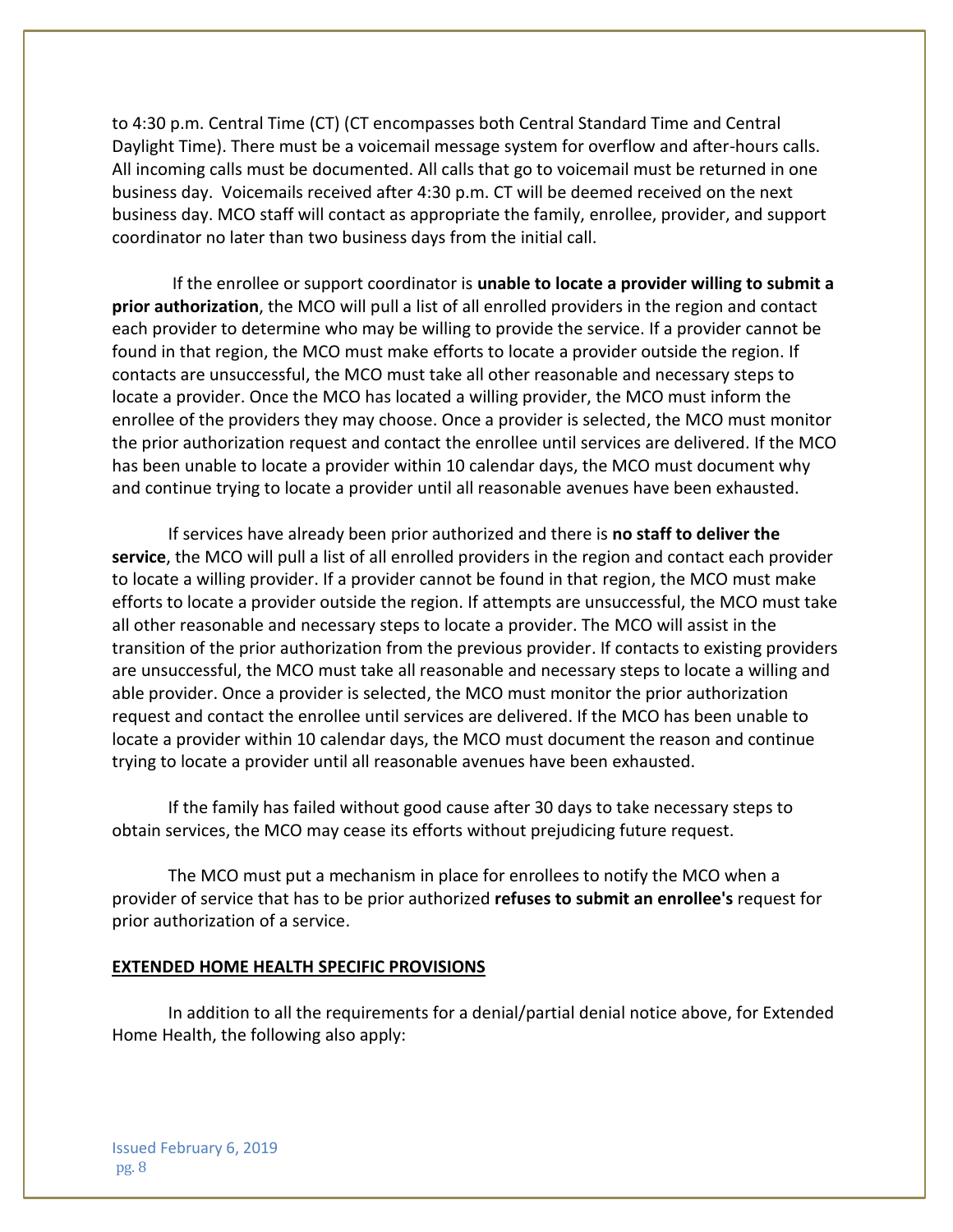- A. The notice specifies the additional information that would support the need for the prescribed hours (statements such as "submit medical information to justify the additional hours not approved," is not sufficient);
- B. If requested hours of Extended Home Health services are denied or reduced because personal care services (or another service) would be effective and less costly, the Prior Authorization Unit will in the notice of denial, partial denial, or partial approval:
	- 1. Identify the less costly services;
	- 2. Include the number of hours that service will be approved based on the information already submitted.
	- 3. Specify the tasks and functions in the current request that the alternative service cannot perform;
	- 4. State the need for an adult caretaker to be on the premises during times of service, if applicable;
	- 5. Inform the enrollee and the provider that the less costly item or service will be approved, provided the recipient has an available provider submit only the appropriate prior authorization form and prescription for the item.

# **EPSDT PERSONAL CARE SERVICES (PCS) SPECIFIC PROVISIONS**

For EPSDT PCS, MCOs must follow these guidelines found in [Health Plan Advisory 15-8.](http://ldh.la.gov/assets/docs/BayouHealth/HealthPlanAdvisories/2015/HPA15-18.pdf) Denial reasons for PCS must be in line with HPA 15-18.

EPSDT PCS notices must provide the enrollee and the provider with specific information about each task, including whether or not the service was approved for the task, time approved to complete the task, and when the service is not approved as requested, the reason the service was not approved.

Please note in the notice that the hours of PCS are approved/denied, in accordance with Louisiana Administrative Code LAC 50.XV. Chapter 73 and Louisiana Medicaid Program Provider Manual, Chapter 30:

**Example language**: Your provider requested [X]hours per day, (X) days a week of Personal Care Service (PCS) and this request is partially denied. We have approved for you to continue receiving [X] hours per day, [X] days a week of PCS. The additional [X] hour per day requested is denied (specify all reasons why it was denied).

See Example of breakdown of Requested Service below:

- A. Activity of Daily Living (ADL) 1 amount of time [xxxx]
- B. ADL 2 amount of time [xxxx]
- C. ADL 3 amount of time [xxxx]
- D. ADL 4 amount of time [xxxx]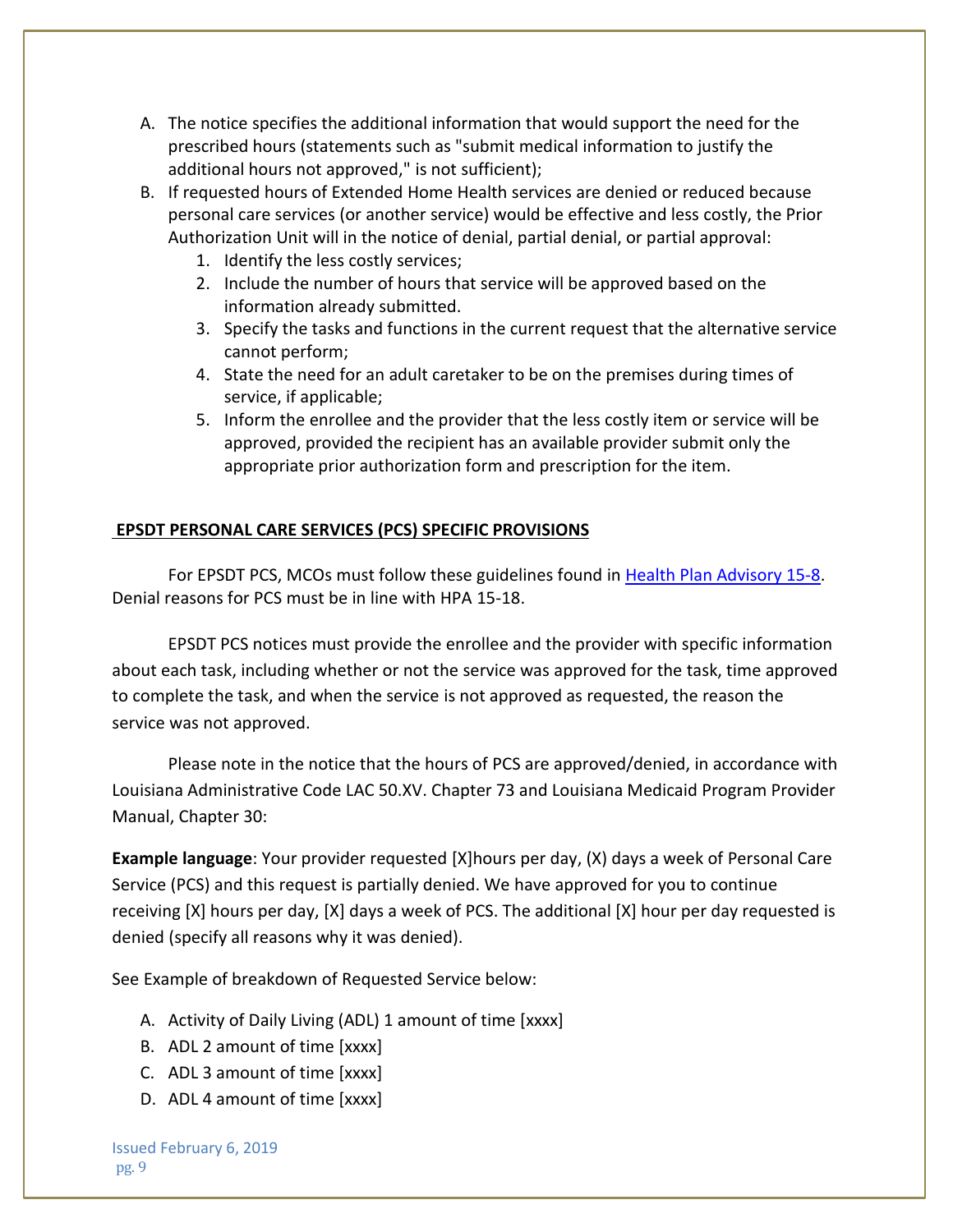#### E. ADL 5 amount of time [xxxx]

See example of breakdown for Approved Service below:

- A. ADL 1 amount of time [xxxx]
- B. ADL 2 amount of time [xxxx]
- C. ADL 3 amount of time [xxxx]
- D. ADL 4 amount of time [xxxx]
- E. ADL 5 amount of time [xxxx]

#### **WORKING WITH THE LDH INTERNAL PAL**

The MCO's Coordinator PAL shall interact with the LDH internal PAL to resolve any issues that are forwarded to the LDH PAL. The LDH PAL contacts class enrollees who are approved to receive Extended Home Health and/or EPSDT PCS on a biweekly basis. If an enrollee is not receiving services as approved, the LDH PAL will contact the MCO's PAL to work towards coordinating the receipt of services as approved. The MCO's Coordinator PAL shall work with the provider and the enrollee to resolve the issues in service delivery. This may include assisting the enrollee in locating a new provider. Once the services are back in place, this should be communicated to the LDH internal PAL.

#### **IDENTIFICATION OF THE MCO'S CHISHOLM PAL**

The MCO must identify to LDH the person or persons who are working as their UM PAL and their Coordinator PAL (they can be the same person) so that the LDH PAL can communicate with them.

#### **WORKING WITH EPSDT SUPPORT COORDINATORS**

Enrollees may elect to utilize EPSDT Support Coordination. If an enrollee has a Support Coordinator, the MCO must communicate and work with the Support Coordinator to ensure that services are approved and provided within 60 days from the date on which the enrollee requested the services through the Support Coordinator. Statistical Resources and Guidance, Inc. will give the MCO's care managers access to the electronic plans of care for enrollees.

#### **PROCESS FOR CHISHOLM NOTICE REVIEW AND APPROVAL**

For all Chisholm denials, partial denials and partial approvals, the notices must be sent to LDH Chisholm Compliance staff for review and approval prior to being sent to the member.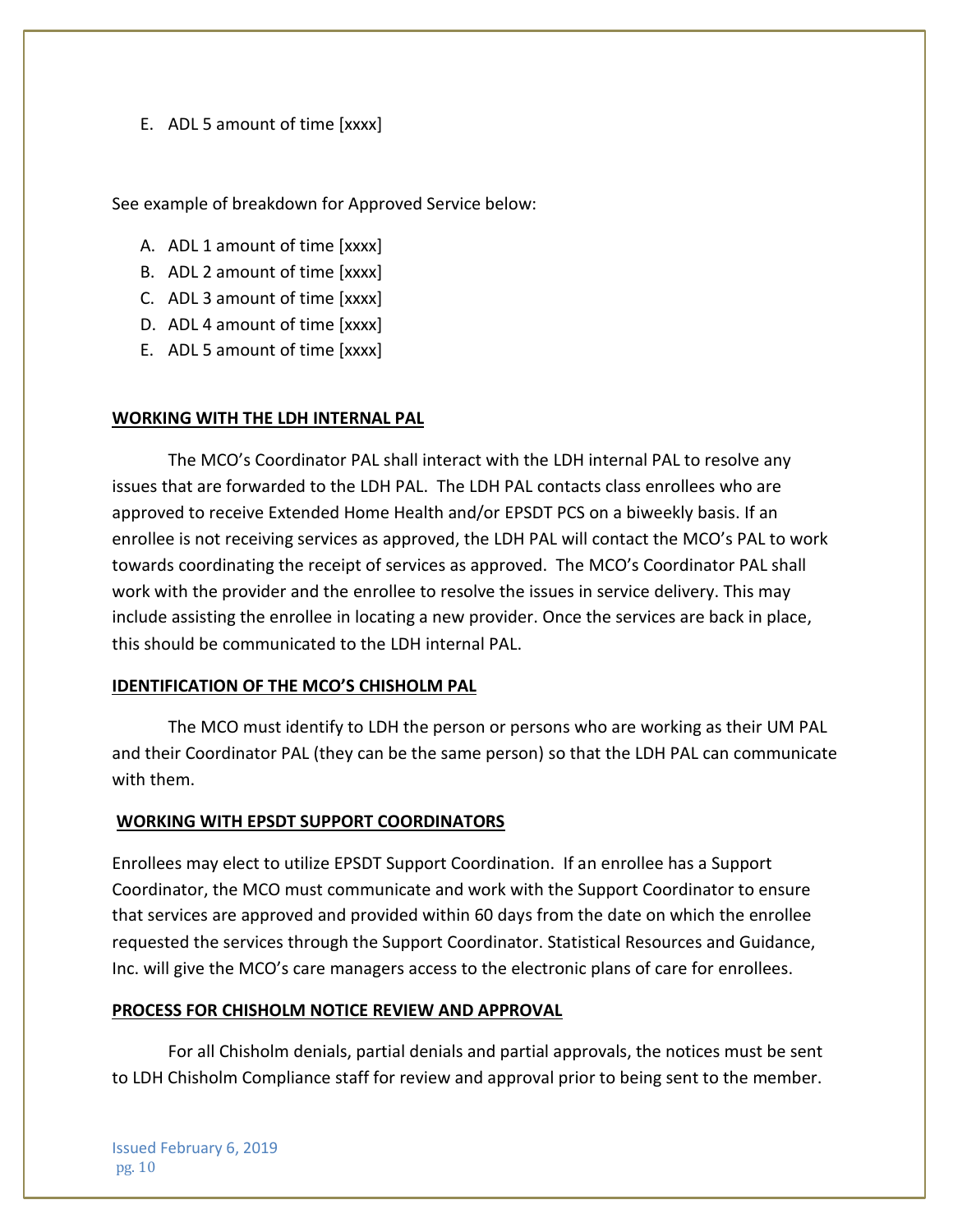Before sending the notice for review and approval, check the notice against the Chisholm Guide and fill out the Chisholm Notice Checklist to ensure that the notice being sent is in compliance and accurate.

Once you have reviewed the notice and checklist, send an email to all LDH Chisholm Compliance team members (Rene.Huff@la.gov, Crystal.Faison@la.gov, and LaShonda.Gordon1@la.gov) with the prior authorization number in the subject line, and the free form text of the notice in the email itself. This will allow LDH staff to edit and comment on the content of the free form text and alert LDH to check SharePoint to review the coordinating documents. Upload a copy of the notice and supporting documents in your respective SharePoint folder. If the reviewer cannot see the information, it cannot be used as a reason for denial.

Steps to Upload Documents into SharePoint:

- 1. Click on Chisholm Reporting. Click on Folder with the MCO's name on it.
- 2. Click on PA Documents
- 3. Click Add Document
- 4. An upload Document box will pop up
- 5. Select Browse
- 6. Click Required Document under Documents
- 7. Click Ok

If there is an issue with SharePoint or connectivity, contact LDH Service Center at (225) 219-6900, option1 then option 4. If the connectivity issues are not resolved, you should not submit notices via the regular process until issues can be resolved. Please wait for instructions from LDH Chisholm Compliance staff member before taking any actions.

The reviewer will reply with an approval, denial, comments, questions, and or edits. If you do not hear from an LDH Chisholm Compliance staff member within 24 hours from submission, please email the team members and alert them that the notice is awaiting review. If LDH staff makes edits or comments to a proposed notice, a response is needed answering the questions, and making the changes necessary as requested. The notice cannot be sent until it is approved.

If necessary, you can call Rene Huff (225) 342-3935, Crystal Faison, (225) 342-6253, or LaShonda Gordon, (225) 342-7925 to discuss any issues you may have.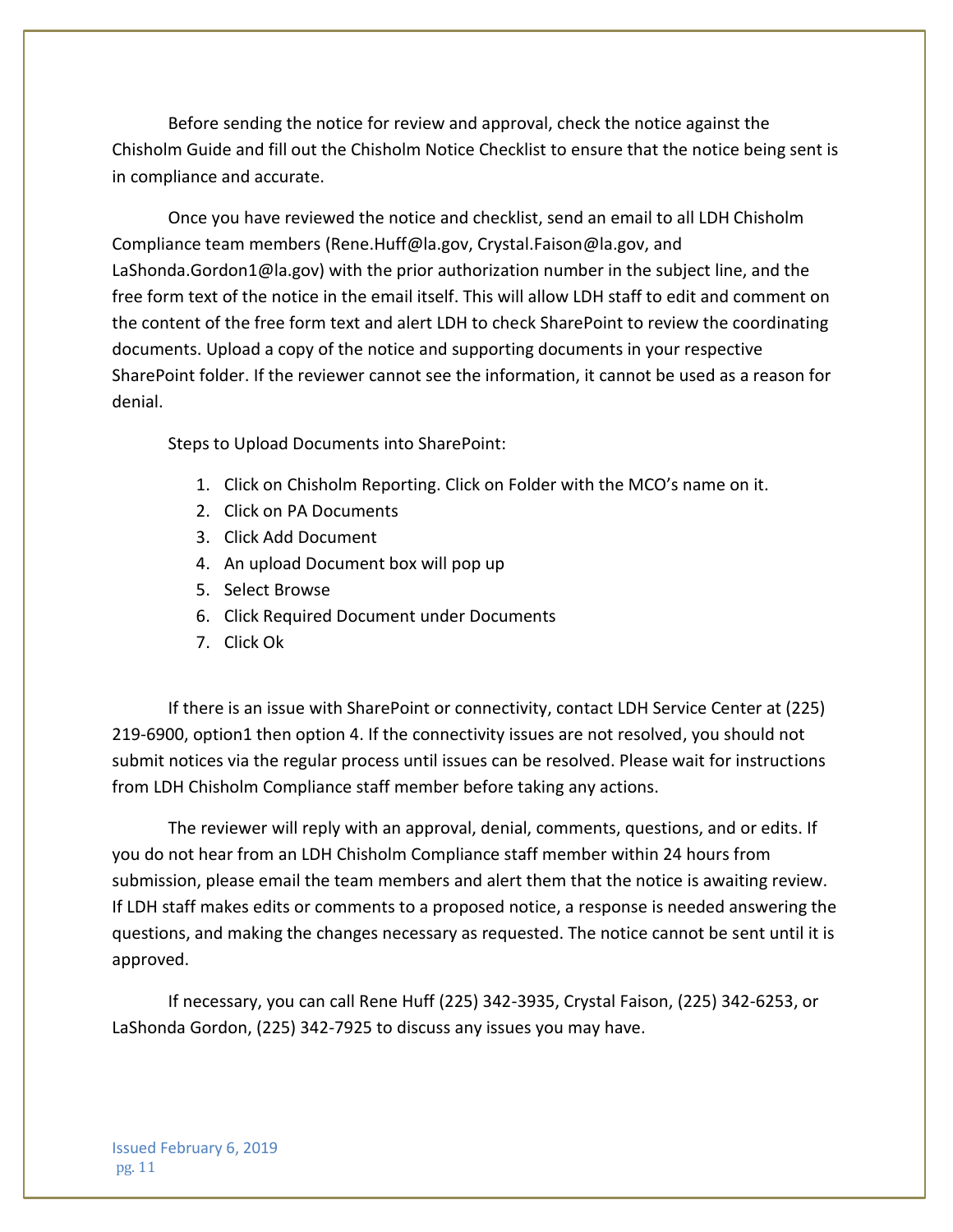| <b>Plan Name</b>                        | <b>Point of Contact</b>                                                                                                                                  |  |
|-----------------------------------------|----------------------------------------------------------------------------------------------------------------------------------------------------------|--|
| Aetna                                   | Tiffany Shano and Ingrid Jones-Carter                                                                                                                    |  |
| <b>Healthy Blue</b>                     | Justin Massicot, Jenifer Campbell, and Lu Taylor                                                                                                         |  |
| <b>AmeriHealth Caritas</b>              | Sheralyn Vessel, Jenna Aucoin, Nikki Schnell, Kathryn<br>Cox, Faye Colbert, Courtney Diamond, Carrie Reed,<br>and Candace Barlett                        |  |
| <b>Louisiana Healthcare Connections</b> | <b>Albert Hart</b>                                                                                                                                       |  |
| <b>United HealthCare</b>                | Nicole Thibodeaux, Sylvia Rugg, Kioka Broussard,<br>Charlotte Herring, Tiffany Hodges, Emilie Butler,<br>Alexandra Thorn, Erin Breuleux, and Kayla Duhon |  |

# **MCO SharePoint Upload Point of Contact**

# **Medicaid Fee For Service Prior Authorization Point of Contact**

| <b>Plan Name</b> | <b>Point of Contact</b>                                             |
|------------------|---------------------------------------------------------------------|
| DXC              | Inderjit Singh, Stephanie Guarino, Karen White, and<br>Peggy Misner |